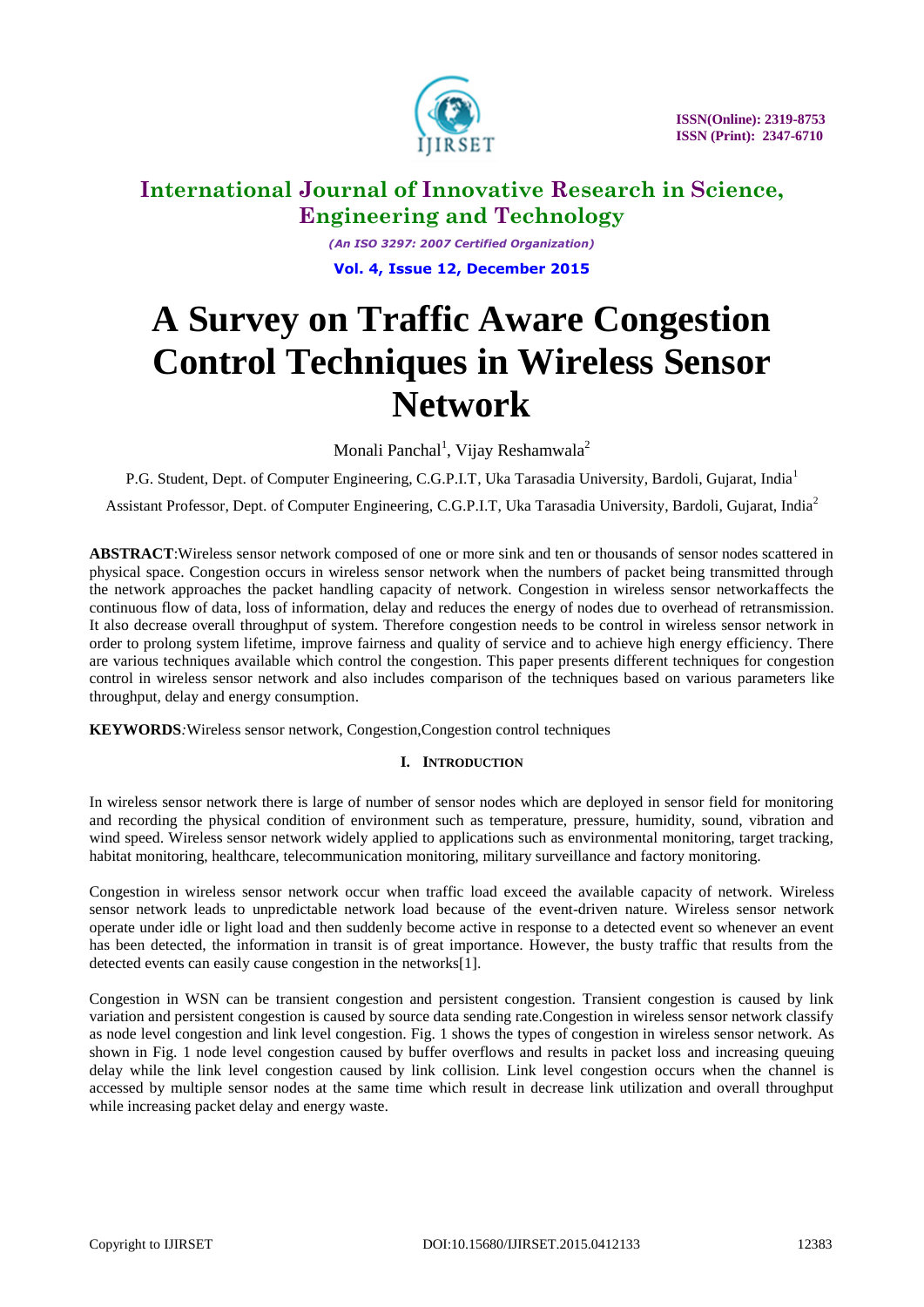

*(An ISO 3297: 2007 Certified Organization)* **Vol. 4, Issue 12, December 2015**



Node – level congestion Link – level congestion

Fig. 1. Congestion types in WSN [2]

In wireless sensor network when large no. of node transmit information at the intermediate nodes there flows will be cross and this high no. of node increase the congestion but also they improve the reliability. Congestion decrease network performance and cause packet loss and energy waste. When congestion happens the network throughput and coverage fidelity are penalized so congestion control is critical issue in sensor network [1].

Congestion control techniques in wireless sensor network classified in to hop-by-hop congestion control and end-to-end congestion control. In end-to-end congestion control techniques it is responsibility of end sink to detect congestion. Once the sink receives the congestion identification it performs exact rate adjustment at each source and it is responsible for both congestion detection and control. End- to-end congestion control techniques rely on round-trip time (RTT), which results in slow response and low convergence. In hop-by-hop congestion control techniques, congestion is detected by intermediate nodes.

Based on control policy protocols divided into traffic control and resource control. Traffic control protocols are either reactive or preventive (avoiding). Resource control protocols are classified according to the type of resource to be tuned. Upon congestion detection and depending on the application strategy, either traffic control is applied by throttling or resource control is used by exploring idle resource, There are various congestion control techniques available like CODA, ECODA, EECC, UHCC, HCCP, FACC, PCCP, etc.

### **II. RELATED WORK**

In this section several congestion control techniques are introduce such as Congestion Detection and Avoidance (CODA), Enhanced Congestion Detection and Avoidance (ECODA) and Energy Efficient Congestion Control (EECC).

### **A. Congestion Detection and Avoidance (CODA) [3]**

Congestion Detection and Avoidance (CODA) use present and past channel load condition, and the level of current buffer state at each receiver for congestion identification The goal of CODA is to maintain low cost or no cost operation during normal condition, but be responsive enough to quickly mitigate congestion around hotspot once it is detected[CODA]. CODA handles both persistent and transient congestion. Congestion Detection and Avoidance (CODA) comprise 3 mechanisms: receiver-based congestion detection, open loop hop-by-hop backpressure, closedloop end-to-end multi-source regulation.

#### **1. Receiver-based congestion detection:**

There are many good indicator of congestion such as nearly overflowing queue and measured channel load higher than fraction of the optimal utilization. Listening to channel for measuring the channel loading or to acquire signalling information for collision detection provide good indication of congestion but it cause high energy cost if performed all time. Proper time for activation of detection mechanism is when node buffer is not empty.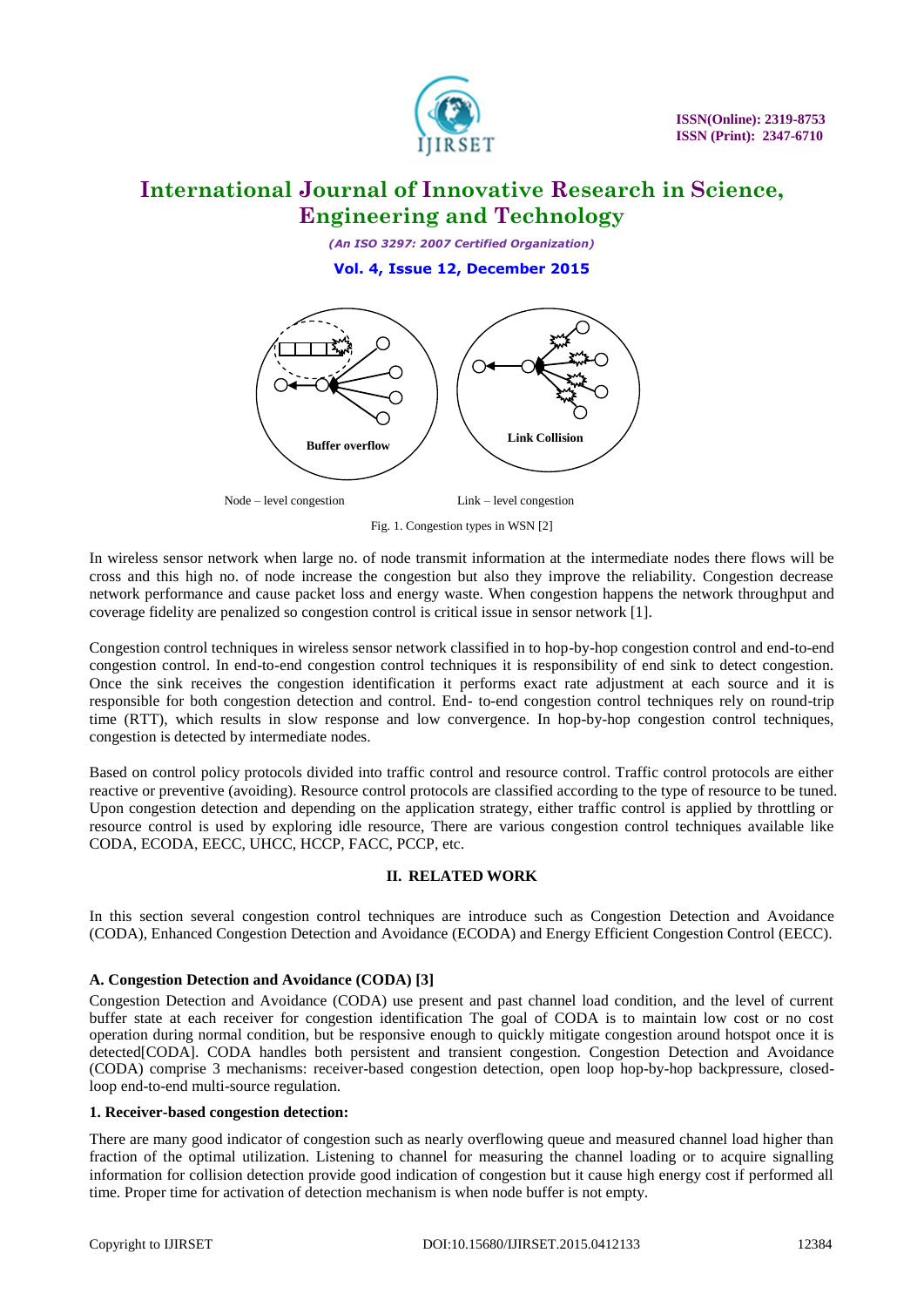

*(An ISO 3297: 2007 Certified Organization)*

### **Vol. 4, Issue 12, December 2015**

Node broadcast suppression message when it detect congestion based on channel loading and buffer occupancy. Node continues to broadcast this message up to certain max no. of time with minimum separation as long as congestion persists. The suppression message provide basis for open loop backpressure mechanism.

#### **2.Open loop hop-by-hop backpressure:**

Once congestion is detected node broadcast backpressure message and this message propagate towards the source. Whenever nodes receive this backpressure message they throttle their sending rate or drop the packet based on local congestion policy (e.g. AIMD). Whenever upstream node receive backpressure message it determine whether or not further propagating the backpressure signal to upstream based on its local network condition.

The term depth of congestion used to indicate number of hops that backpressure message has travel before noncongested node encountered. This term used by routing protocol and local packet dropping policy to help balance the energy consumption during congestion across different paths.

#### **3.Closed-loop end-to-end multi-source regulation:**

The cost of closed loop flow control is high compared to open loop flow control because it required feedback signalling. In closed-loop end-to-end multi-source regulation a new approach proposed is proposed that would dynamically regulate all source associated with particular data event. The source regulates themselves at predefined rates under normal condition without involvement of closed loop sink regulation. The source enters in sink regulation only if the threshold is exceeding at this point source require constant feedback from sink to maintain its rate and sink sends a stream of ACKs to control the transmission rate of sources if congestion is detected.

#### **B. Enhanced Congestion Detection and Avoidance (ECODA)[1][4]**

Enhanced Congestion Detection and Avoidance (ECODA) have distributed mechanism operating at both MAC layer and network layer.Fig. 2.shows the block diagram of Enhanced Congestion Detection and Avoidance (ECODA).Enhanced Congestion Detection and Avoidance (ECODA) comprise 3 mechanisms: (1) Use dual buffer thresholds and weighted buffer difference for congestion detection (2) Use flexible Queue Scheduler for packets scheduling (3) A bottleneck-node-based source sending rate control scheme.



Fig. 2. Block diagram[6]

#### **1.Congestion detection:**

To measure local congestion level at each node dual buffer threshold and weighted buffer difference use for congestion detection. Buffer states define as accept state, filter state and reject state. Fig. 3 shows to border different buffer states 2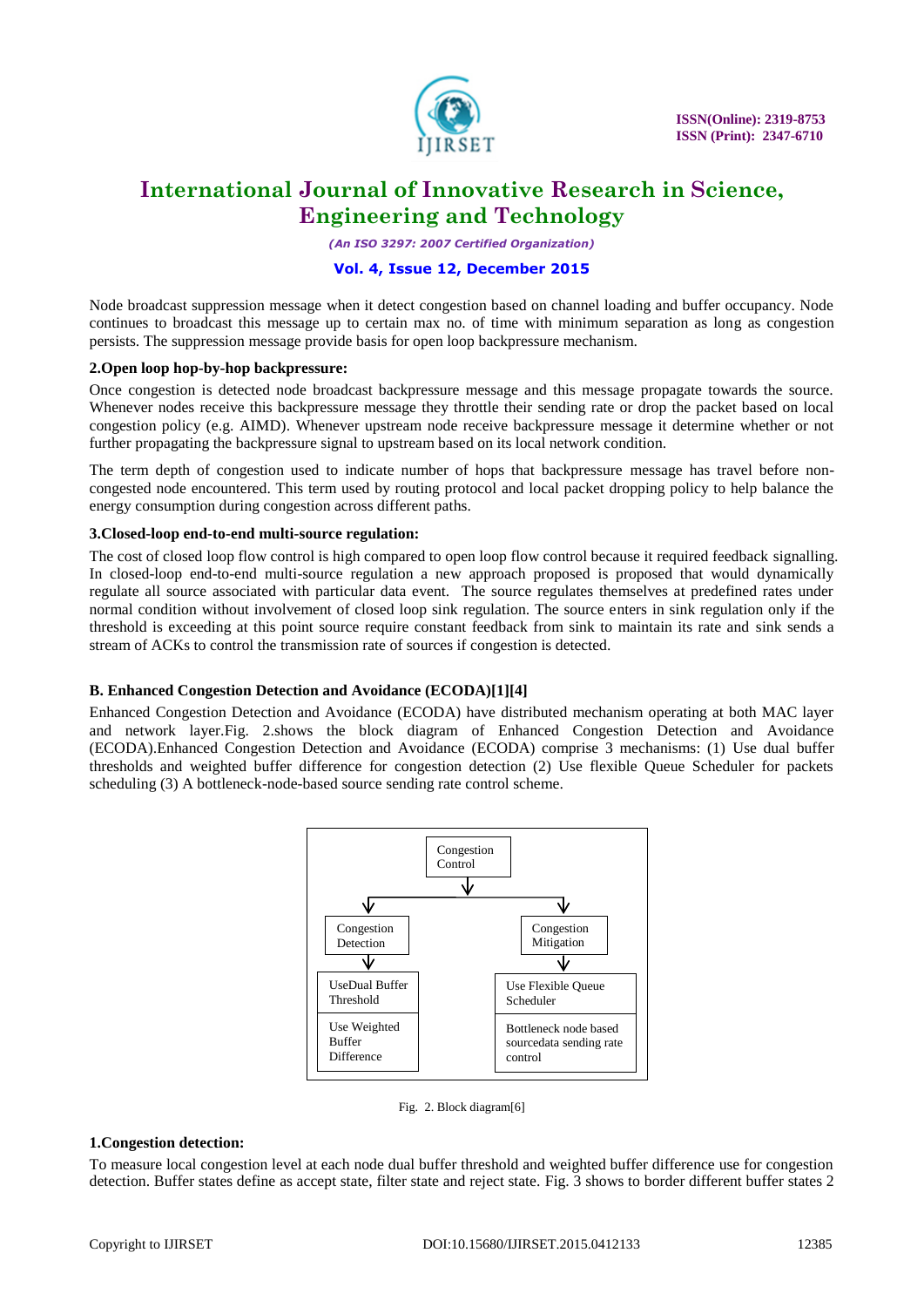

*(An ISO 3297: 2007 Certified Organization)*

### **Vol. 4, Issue 12, December 2015**

thresholds Qminand Qmaxare used. Different buffer states has different channel loading and to accept or reject packets in different states corresponding strategy is adopted.



Fig. 3. Buffer state [1]

Every node which has data to send monitors its buffer and piggybacks its weighted buffer changing rate (WR) and weighted queue length (WQ) in its outgoing packets. The corresponding congestion level bit in the outgoing packet header is set when node buffer occupancy exceeds a certain threshold and its data has higher priority among neighbourhood.

### **2. Flexible queue scheduler and weighted fairness:**

Nodes that are near to sink have more priority to send their own generated data while node that are far from ink have to send their packet through many hope and experience long delay. To solve this unfairness problem flexible queue scheduler is used. This scheduler differentiates locally generated traffic and route through traffic for which it use 2 sub queues. In route through traffic queue packets are grouped by sources and every packet are sorted by their dynamic priority from high to low. For selecting next packet scheduler use robin algorithm and this algorithm scan routethrough traffic queue from head to tail to ensure fairness. One packet is sent from one source from route through traffic queue and then local generated packet is sent.

#### **3. A bottleneck-node-based source sending rate control scheme**

Both transient and persistent congestion handle by ECODA. It makes use of hop-by-hop backpressure mechanism to handle transient congestion. It uses bottleneck node based source sending rate control and multipath load balancing to handle persistent congestion. This mechanism does not required explicit ACK from sink, every node determines routing path status from sink and forwarder find better path to forward data. Bottleneck node identified and source data sending rate adjust more accurately using this mechanism.

### **C. Energy Efficient Congestion Control (EECC)[5]**

In this technique congestion control mechanism design at source which reacts based on sum of node weight at each node. Every node calculates its weight which is product of channel busyness ratio and buffer occupancy. After calculating weight every node passes it weight to upstream node. Upstream node adds this weight to weight of downstream node if there is no congestion and passes this information towards upstream node. Once source node receives the sum of all weight information from downstream nodes it uses this information for controlling rate.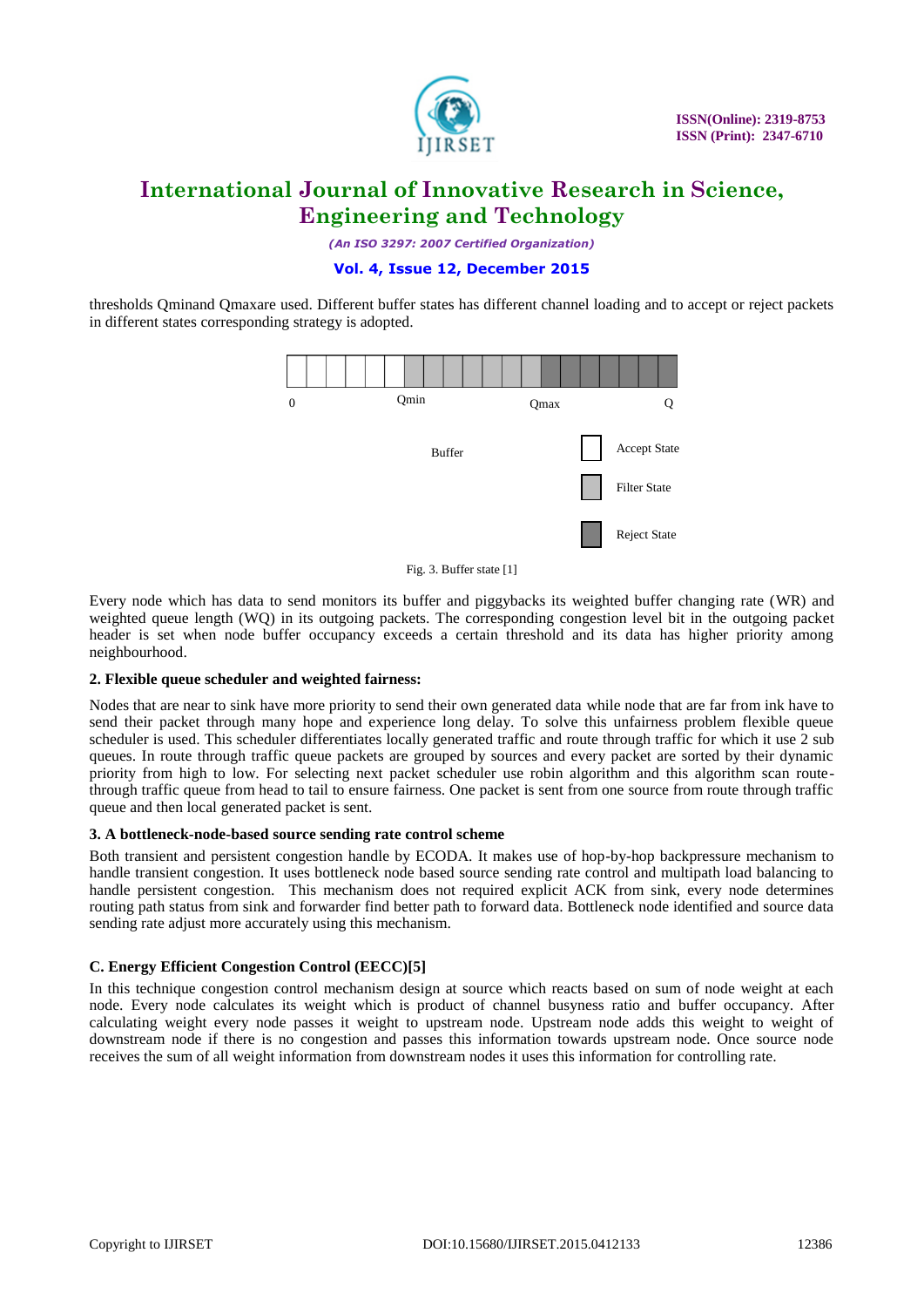

*(An ISO 3297: 2007 Certified Organization)* **Vol. 4, Issue 12, December 2015**



Fig. 4(a). Node weight propagation [5] Fig. 4(b). New rate propagation[5]

In Fig.4 shows that the node weight at nl and n2 is passed to the upstream node n3. Node n3 computes its local weight and adds it to the weight obtained from nodes n1 and n2 if there is no congestion at n3. When there is congestion at n3, a new transmission rate is calculated by node n3 and its broadcast this new rate to its downstream nodes n1 and n2. On receiving this, n1 and n2 adjust their transmission rate based on new rate as shown in figure. Energy efficient congestion control (EECC) adopts method of explicit congestion with some modification. Once buffer size and channel busyness ratio reach their higher threshold, the congestion notification bit sets by node in every data packet it sent. When parent receive this notification it calculates the new rate and informs its children nodes.

After enough data collect by sink it uses a clustering algorithm to partition nodes according to the sending rates and similarity of data obtained. Sensor nodes within the same cluster work alternatively to save energy so sink broadcast scheduling and cluster information to all sensor nodes. Whenever node within a cluster receives this broadcast information it enters in to energy saving mode according to schedule.

### **III. COMPARATIVE ANALYSIS**

A comparative analysis of the CODA, ECODA and EECC is based on parameters like throughput, delay andenergy consumption of sensor nodes is shown in the table 1.

**Throughput:** The throughput of node iis denoted as the ratio of its total received packets over time ∆t.

**Delay:** Delay refers to the time taken for a packet to be transmitted across a network from source to destination.

**Energy Consumption:** The energy consumption denote as energy consume by node in sending and receiving packet.

CODA consumes extra energy because it needs feedback from sink to maintain sending rate when persistent congestion happen. CODA cannot deal with the situation that several buffers exceed threshold simultaneously, packet experience long delay in CODA than ECODA. ECODA use bottleneck node based source reporting control scheme and it costs no extra energy and robust than CODA' closed loop multi source regulation scheme. EECC make the use of energy efficient scheduling so it consumes less energy compared to CODA.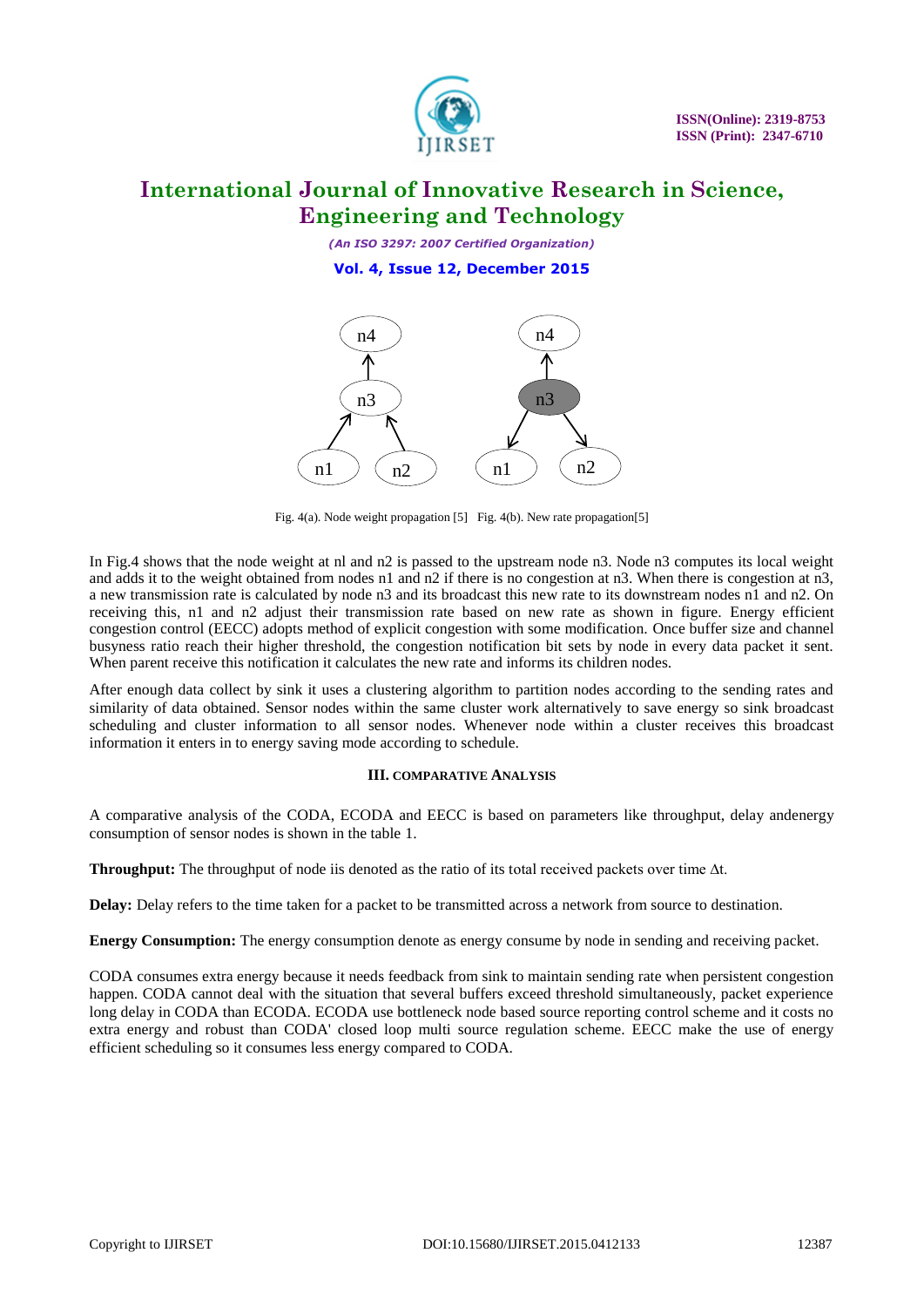

*(An ISO 3297: 2007 Certified Organization)*

#### **Vol. 4, Issue 12, December 2015**

**Parameter Congestion Control Techniques CODA EECC ECODA Throughput** Less than EECC & CODA Higher than **CODA** Higher than **CODA Delay** More delay **-** Less delay than CODA **Energy Consumption** Consume more energy than EECC & ECODA Consume less energy than CODA Consume less energy than **CODA** 

Table 1. Comparison of congestion control techniques

#### **IV. CONCLUSION**

There are several transport layer protocols for congestion control in wireless sensor network. This paper present overview of several congestion control techniques like CODA, ECODA and EECC. Also the comparative analysis of congestion control techniques is presented using several parameters like throughput, delay and energy consumption which shows among the 3 techniques Enhanced Congestion Detection and Avoidance (ECODA) is best for congestion control as it achieve high throughput, less delay & less consumption of energy compare to other techniques.

#### **V. FUTURE SCOPE**

The limitation of ECODA is that if the buffer is in the reject state, there is a possibility of dropping high priority data packet which can be improved in future**.** 

#### **ACKNOWLEDGEMENT**

I take the immense pleasure in expressing my humble note of gratitude to Mr. Vijay ReshamwalaAssistant Professor, Department of Computer Engineering & Information Technology, CGPIT,for his remarkable guidance and suggestions, which helped me in completion of paper. I am also thankful to all faculty members of CO/IT department of CGPIT, my colleagues and familyfor their encouragement and constant support.

#### **REFERENCES**

- [1] Tao, Li Qiang, and Feng Qi Yu. "ECODA: enhanced congestion detection and avoidance for multiple class of traffic in sensor networks." Consumer Electronics, IEEE Transactions on, No. 3, pp.1387-1394, 2010.
- [2] Thiagarajan, Lakshmi Narayanan, and R. Uma Rani. "Congestion in Wireless Sensor Networks and Mechanisms for Controlling Congestion." IJRIT Vol. 1, No. 5, PP. 79-81.
- [3] Wan, Chieh-Yih, Shane B. Eisenman, and Andrew T. Campbell. "CODA: congestion detection and avoidance in sensor networks." In Proceedings of the 1st international conference on Embedded networked sensor systems, pp. 266-279. ACM, 2003.
- [4] Tao, Liqiang, and Fengqi Yu. "A novel congestion detection and avoidance algorithm for multiple class of traffic in sensor network." In Cyber Technology in Automation, Control, and Intelligent Systems (CYBER), IEEE International Conference on, pp. 72-77, 2011.
- [5] Enigo, VS Felix, and Vivek Ramachandran. "Energy Efficient Congestion Control Protocol for Wireless Sensor Networks." In Advance Computing Conference IACC, IEEE International, pp. 1573-1578, 2009.
- [6] Pansare, Supriya, and C. V. Kulkarni. "Design of Congestion Control Protocol for WMSN" International Journal of Innovative Technology and Exploring Engineering, Vol. 5, No. 1, pp.2278-3075, IJITEE, June 2015.